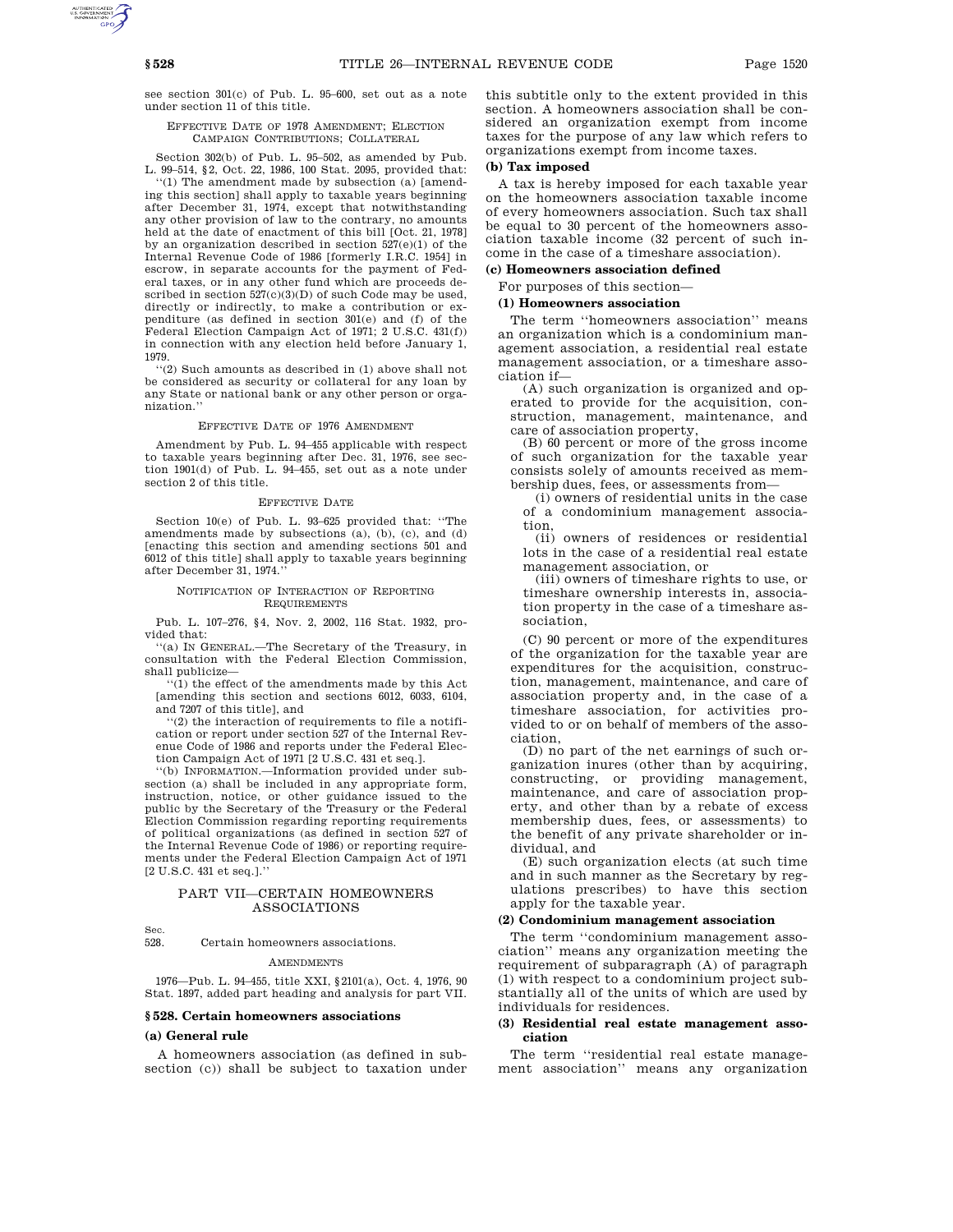meeting the requirements of subparagraph (A) of paragraph (1) with respect to a subdivision, development, or similar area substantially all the lots or buildings of which may only be used by individuals for residences.

#### **(4) Timeshare association**

The term "timeshare association" means any organization (other than a condominium management association) meeting the requirement of subparagraph (A) of paragraph (1) if any member thereof holds a timeshare right to use, or a timeshare ownership interest in, real property constituting association property.

# **(5) Association property**

The term ''association property'' means—

(A) property held by the organization,

(B) property commonly held by the members of the organization,

(C) property within the organization privately held by the members of the organization, and

(D) property owned by a governmental unit and used for the benefit of residents of such unit.

In the case of a timeshare association, such term includes property in which the timeshare association, or members of the association, have rights arising out of recorded easements, covenants, or other recorded instruments to use property related to the timeshare project.

## **(d) Homeowners association taxable income defined**

#### **(1) Taxable income defined**

For purposes of this section, the homeowners association taxable income of any organization for any taxable year is an amount equal to the excess (if any) of—

(A) the gross income for the taxable year (excluding any exempt function income), over

(B) the deductions allowed by this chapter which are directly connected with the production of the gross income (excluding exempt function income), computed with the modifications provided in paragraph (2).

# **(2) Modifications**

For purposes of this subsection—

(A) there shall be allowed a specific deduction of \$100,

(B) no net operating loss deduction shall be allowed under section 172, and

(C) no deduction shall be allowed under part VIII of subchapter B (relating to special deductions for corporations).

#### **(3) Exempt function income**

For purposes of this subsection, the term ''exempt function income'' means any amount received as membership dues, fees, or assessments from—

(A) owners of condominium housing units in the case of a condominium management association,

(B) owners of real property in the case of a residential real estate management association, or

(C) owners of timeshare rights to use, or timeshare ownership interests in, real property in the case of a timeshare association. (Added Pub. L. 94–455, title XXI, §2101(a), Oct. 4, 1976, 90 Stat. 1897; amended Pub. L. 95–600, title III, §301(b)(7), title IV, §403(c)(2), title VII, §701(n)(1), Nov. 6, 1978, 92 Stat. 2821, 2868, 2907; Pub. L. 96–605, title I, §105(a), Dec. 28, 1980, 94 Stat. 3523; Pub. L. 105–34, title IX, §966(a)–(d), Aug. 5, 1997, 111 Stat. 894, 895.)

#### AMENDMENTS

1997—Subsec. (b). Pub. L. 105–34, §966(d), which directed amendment of subsec. (b) by inserting before the period ''(32 percent of such income in the case of a timeshare association)'', was executed by making the insertion before the period at end to reflect the probable intent of Congress.

Subsec. (c)(1). Pub. L. 105–34, §966(a)(1)(A), substituted '', a residential real estate management association, or a timeshare association'' for ''or a residential real estate management association'' in introductory provisions.

Subsec. (c)(1)(B)(iii). Pub. L. 105–34, §966(a)(1)(B), added cl. (iii).

Subsec. (c)(1)(C). Pub. L. 105–34, §966(a)(1)(C), inserted before comma at end ''and, in the case of a timeshare association, for activities provided to or on behalf of members of the association'

Subsec. (c)(4). Pub. L. 105–34, §966(a)(2), added par. (4). Former par. (4) redesignated (5).

Subsec. (c)(5). Pub. L. 105–34, §966(c), inserted concluding provisions ''In the case of a timeshare association, such term includes property in which the timeshare association, or members of the association, have rights arising out of recorded easements, covenants, or other recorded instruments to use property related to the timeshare project.''

Pub. L. 105–34, §966(a)(2), redesignated par. (4) as (5). Subsec. (d)(3)(C). Pub. L. 105–34, §966(b), added subpar. (C).

1980—Subsec. (b). Pub. L. 96–605 substituted provision that all income of a homeowners association be taxed at a rate of 30 per cent for provision that all income of a homeowners association be taxed a sum computed by multiplying the homeowners association taxable income by the highest rate of tax specified in section 11(b) of this title and struck out provision providing for alternative tax in case of capital gains.

1978—Subsec. (b)(1). Pub. L. 95–600, §301(b)(7), substituted ''Such tax shall be computed by multiplying the homeowners association taxable income by the highest rate of tax specified in section 11(b)'' for ''Such tax shall consist of a normal tax and a surtax computed as provided in section 11 as though the homeowners association were a corporation and as though the homeowners association taxable income were the taxable income referred to in section 11'' and struck out provision that for purposes of this subsection, the surtax exemption provided by section 11(d) not be allowed.

Subsec. (b)(2)(B). Pub. L. 95–600, §403(c)(2), substituted provision related to amount being determined according to section 1201(a) for provision requiring an amount of 30 percent.

Subsec. (c)(2). Pub. L. 95–600, §701(n)(1), substituted ''by individuals for residences'' for ''as residences''.

# EFFECTIVE DATE OF 1997 AMENDMENT

Section 966(e) of Pub. L. 105–34 provided that: ''The amendments made by this section [amending this section] shall apply to taxable years beginning after December 31, 1996.''

#### EFFECTIVE DATE OF 1980 AMENDMENT

Section 105(b) of Pub. L. 96–605 provided that: ''The amendment made by subsection (a) [amending this section] shall apply to taxable years beginning after December 31, 1980.''

#### EFFECTIVE DATE OF 1978 AMENDMENT

Amendment by section 301(b)(7) of Pub. L. 95–600 applicable to taxable years beginning after Dec. 31, 1978,